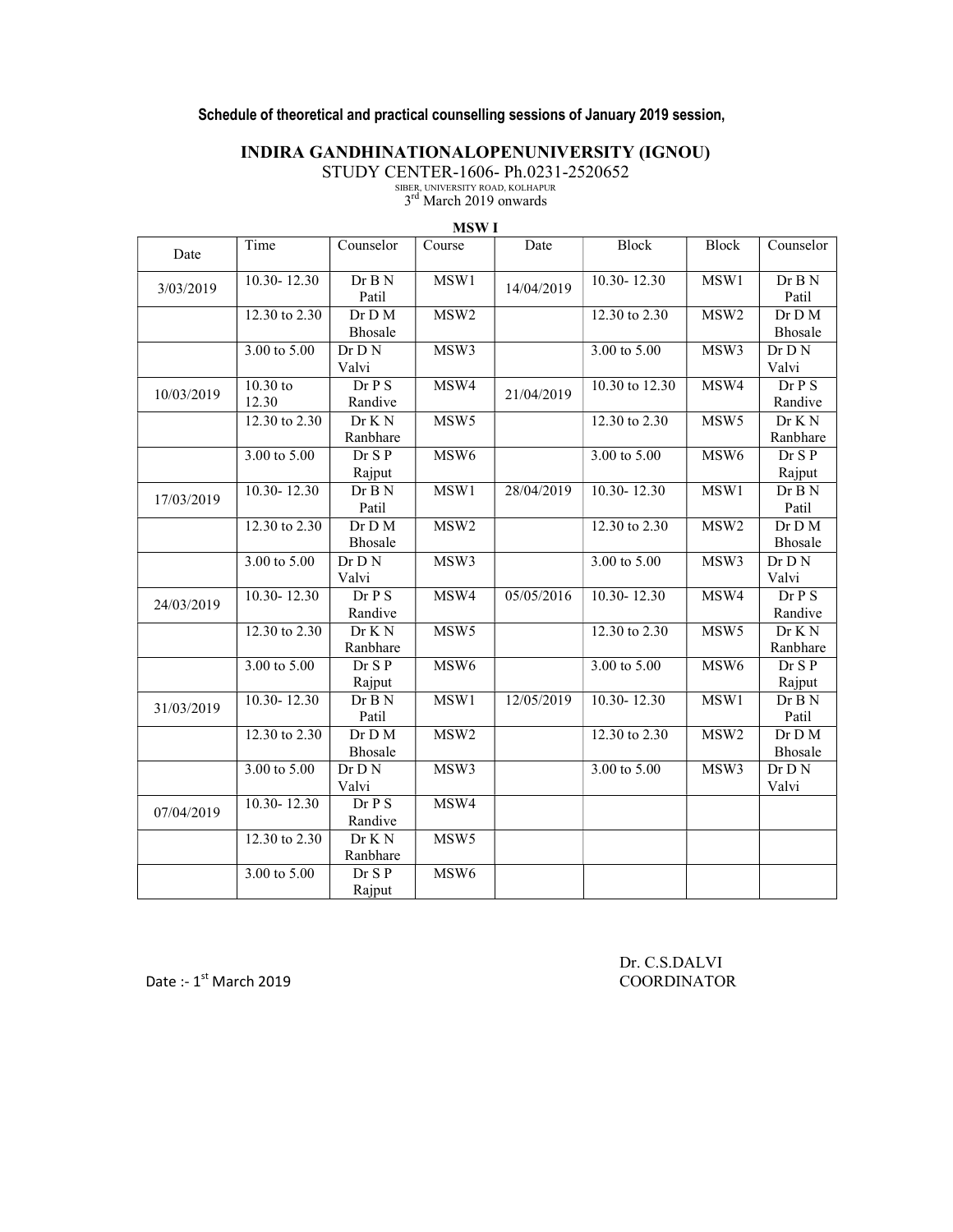#### INDIRA GANDHI NATIONAL OPEN UNIVERSITY

#### STUDY CENTER-1606

#### COUNSELLING SHEDULES FOR MSW-II 3<sup>rd</sup> March 2019 onwards

|            | Time                | Counselor       | Course        | Date       | <b>Block</b>        | <b>Block</b>  | Counselor       |
|------------|---------------------|-----------------|---------------|------------|---------------------|---------------|-----------------|
| Date       |                     |                 |               |            |                     |               |                 |
| 3/03/2019  | $10.30-$<br>12.30   | Dr. P.S.Randive | $MSW-7$       | 14/04/2019 | $10.30-$<br>12.30   | $MSW-7$       | Dr. P.S.Randive |
|            | $12.30$ to<br>2.30  | Dr.S.P.Rajput   | $MSW-8$       |            | 12.30 to<br>2.30    | $MSW-8$       | Dr.S.p.Rajput   |
|            | 3.00 to<br>5.00     | Dr.D.M.Bhosale  | $MSW-9$       |            | 3.00 to<br>5.00     | $MSW-9$       | Dr.D.M.Bhosale  |
| 10/03/2019 | $10.30$ to<br>12.30 | Dr.U.N.Valvi    | Elective      | 21/04/2019 | $10.30$ to<br>12.30 | Elective<br>1 | Dr.U.N.Valvi    |
|            | $12.30$ to<br>2.30  | Dr.S.S.Apte     | Elective<br>2 |            | 12.30 to<br>2.30    | Elective<br>2 | Dr.S.S.Apte     |
|            | 3.00 to<br>5.00     | Dr.B.N.Patil    | Elective<br>3 |            | $3.00$ to<br>5.00   | Elective<br>3 | Dr.B.N.Patil    |
| 17/03/2019 | $10.30-$<br>12.30   | Dr. P.S.Randive | $MSW-7$       | 28/04/2019 | $10.30-$<br>12.30   | $MSW-7$       | Dr. P.S.Randive |
|            | $12.30$ to<br>2.30  | Dr.S.p.Rajput   | $MSW-8$       |            | 12.30 to<br>2.30    | $MSW-8$       | Dr.S.p.Rajput   |
|            | 3.00 to<br>5.00     | Dr.D.M.Bhosale  | $MSW-9$       |            | 3.00 to<br>5.00     | $MSW-9$       | Dr.D.M.Bhosale  |
| 24/03/2019 | $10.30 -$<br>12.30  | Dr.U.N.Valvi    | Elective      | 05/05/2016 | $10.30-$<br>12.30   | Elective      | Dr.U.N.Valvi    |
|            | $12.30$ to<br>2.30  | Dr.S.S.Apte     | Elective<br>2 |            | 12.30 to<br>2.30    | Elective<br>2 | Dr.S.S.Apte     |
|            | 3.00 to<br>5.00     | Dr.B.N.Patil    | Elective<br>3 |            | 3.00 to<br>5.00     | Elective<br>3 | Dr.B.N.Patil    |
| 31/03/2019 | $10.30 -$<br>12.30  | Dr. P.S.Randive | $MSW-7$       | 12/05/2019 | $10.30 -$<br>12.30  | $MSW-7$       | Dr. P.S.Randive |
|            | 12.30 to<br>2.30    | Dr.S.p.Rajput   | $MSW-8$       |            | 12.30 to<br>2.30    | $MSW-8$       | Dr.S.p.Rajput   |
|            | $3.00$ to<br>5.00   | Dr.D.M.Bhosale  | $MSW-9$       |            | $3.00$ to<br>5.00   | MSW-9         | Dr.D.M.Bhosale  |
| 07/04/2019 | $10.30-$<br>12.30   | Dr.U.N.Valvi    | Elective      |            |                     |               |                 |
|            | 12.30 to<br>2.30    | Dr.S.S.Apte     | Elective<br>2 |            |                     |               |                 |
|            | 3.00 to<br>5.00     | Dr.B.N.Patil    | Elective<br>3 |            |                     |               |                 |

Date :-  $1^{st}$  March 2019

 Dr. C.S.DALVI COORDINATOR